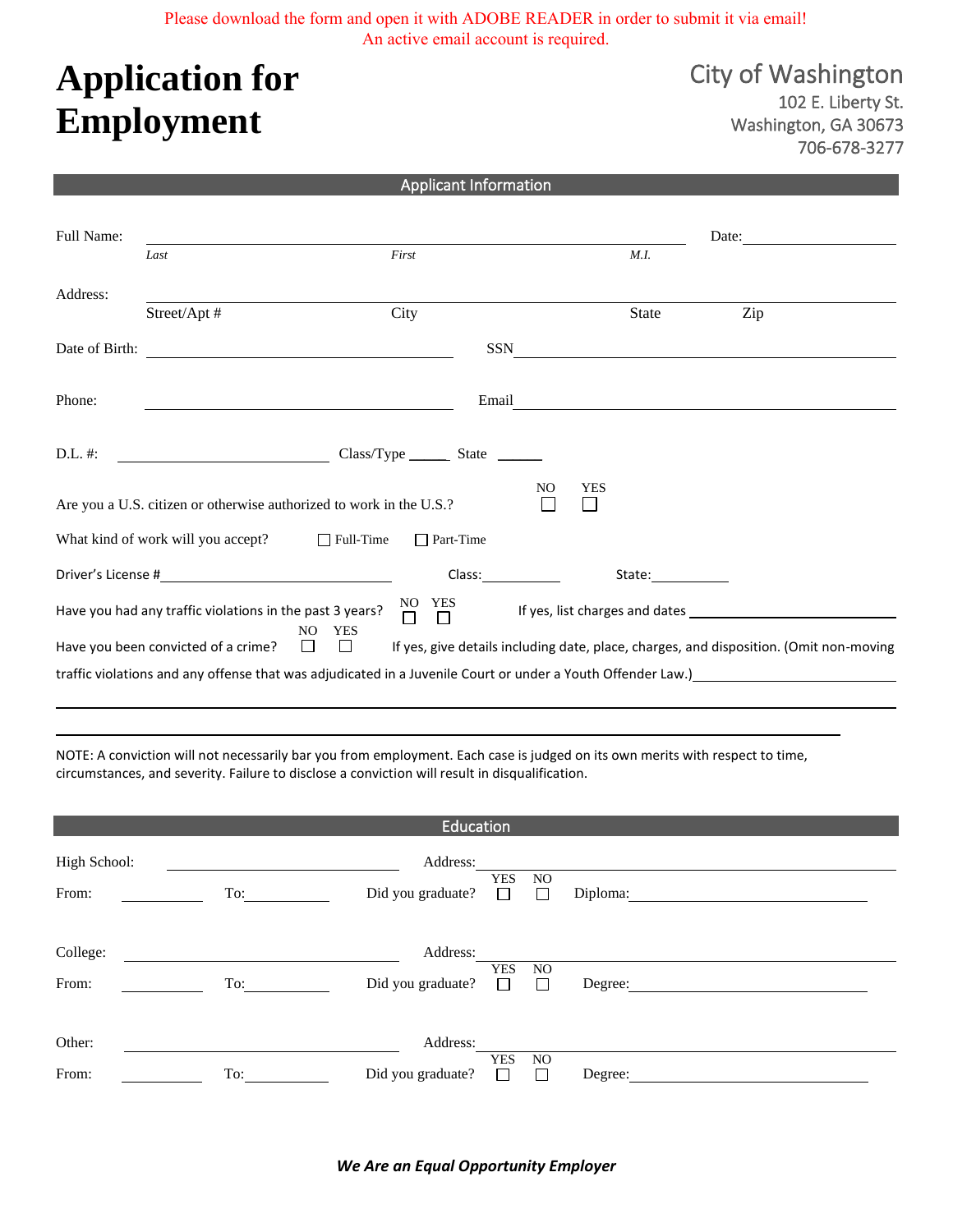|                                                  |                                                       | References - Please list 3 personal references                                                                                                                                                                                                                                                                                                                                                                                                                                                                                                 |                     |  |
|--------------------------------------------------|-------------------------------------------------------|------------------------------------------------------------------------------------------------------------------------------------------------------------------------------------------------------------------------------------------------------------------------------------------------------------------------------------------------------------------------------------------------------------------------------------------------------------------------------------------------------------------------------------------------|---------------------|--|
| Full Name:                                       |                                                       | and the control of the control of the control of the control of the control of the control of the control of the                                                                                                                                                                                                                                                                                                                                                                                                                               |                     |  |
| Company:                                         |                                                       |                                                                                                                                                                                                                                                                                                                                                                                                                                                                                                                                                | Phone:              |  |
| Email:                                           |                                                       |                                                                                                                                                                                                                                                                                                                                                                                                                                                                                                                                                |                     |  |
|                                                  |                                                       |                                                                                                                                                                                                                                                                                                                                                                                                                                                                                                                                                |                     |  |
| Full Name:                                       |                                                       |                                                                                                                                                                                                                                                                                                                                                                                                                                                                                                                                                |                     |  |
| Company:                                         |                                                       |                                                                                                                                                                                                                                                                                                                                                                                                                                                                                                                                                | Phone:              |  |
| Email:                                           |                                                       |                                                                                                                                                                                                                                                                                                                                                                                                                                                                                                                                                |                     |  |
|                                                  |                                                       |                                                                                                                                                                                                                                                                                                                                                                                                                                                                                                                                                |                     |  |
| Full Name:                                       |                                                       | <u> 1989 - John Stein, september 1989 - John Stein, september 1989 - John Stein, september 1989 - John Stein, sep</u>                                                                                                                                                                                                                                                                                                                                                                                                                          |                     |  |
| Company:                                         |                                                       |                                                                                                                                                                                                                                                                                                                                                                                                                                                                                                                                                | Phone:              |  |
| Email:                                           |                                                       |                                                                                                                                                                                                                                                                                                                                                                                                                                                                                                                                                |                     |  |
|                                                  |                                                       |                                                                                                                                                                                                                                                                                                                                                                                                                                                                                                                                                |                     |  |
|                                                  |                                                       | Previous Work Experience - Begin with most recent job.                                                                                                                                                                                                                                                                                                                                                                                                                                                                                         |                     |  |
| Company:                                         |                                                       |                                                                                                                                                                                                                                                                                                                                                                                                                                                                                                                                                | Phone: 2008         |  |
| Address:                                         |                                                       |                                                                                                                                                                                                                                                                                                                                                                                                                                                                                                                                                | Supervisor:         |  |
| Job Title:                                       |                                                       | Starting Wage:\$                                                                                                                                                                                                                                                                                                                                                                                                                                                                                                                               | Ending Wage:\$      |  |
| Responsibilities:                                | <u> 1980 - Andrea Stadt Britain, fransk politik (</u> |                                                                                                                                                                                                                                                                                                                                                                                                                                                                                                                                                |                     |  |
| From:                                            |                                                       | $\Gamma$ o: $\begin{array}{ c c c c c }\n\hline\n\text{---}\quad\text{---}\quad\text{---}\quad\text{---}\quad\text{---}\quad\text{---}\quad\text{---}\quad\text{---}\quad\text{---}\quad\text{---}\quad\text{---}\quad\text{---}\quad\text{---}\quad\text{---}\quad\text{---}\quad\text{---}\quad\text{---}\quad\text{---}\quad\text{---}\quad\text{---}\quad\text{---}\quad\text{---}\quad\text{---}\quad\text{---}\quad\text{---}\quad\text{---}\quad\text{---}\quad\text{---}\quad\text{---}\quad\text{---}\quad\text{---}\quad\text{---}\$ | Reason for Leaving: |  |
|                                                  |                                                       |                                                                                                                                                                                                                                                                                                                                                                                                                                                                                                                                                |                     |  |
|                                                  |                                                       |                                                                                                                                                                                                                                                                                                                                                                                                                                                                                                                                                |                     |  |
| Company:                                         |                                                       |                                                                                                                                                                                                                                                                                                                                                                                                                                                                                                                                                | Phone:              |  |
| Address:                                         |                                                       |                                                                                                                                                                                                                                                                                                                                                                                                                                                                                                                                                | Supervisor:         |  |
| Job Title:                                       | <u> 1980 - Johann Barbara, martxa alemaniar a</u>     | Starting Wage:\$                                                                                                                                                                                                                                                                                                                                                                                                                                                                                                                               | Ending Wage:\$      |  |
| Responsibilities:                                |                                                       | <u> 1989 - Johann Barn, fransk politik (d. 1989)</u>                                                                                                                                                                                                                                                                                                                                                                                                                                                                                           |                     |  |
| From:<br><u> 1990 - Johann Barbara, martin e</u> |                                                       | $\begin{tabular}{c} To: \end{tabular}$                                                                                                                                                                                                                                                                                                                                                                                                                                                                                                         | Reason for Leaving: |  |
|                                                  |                                                       |                                                                                                                                                                                                                                                                                                                                                                                                                                                                                                                                                |                     |  |
|                                                  |                                                       |                                                                                                                                                                                                                                                                                                                                                                                                                                                                                                                                                |                     |  |
| Company:                                         |                                                       | <u> 1989 - Johann Stoff, amerikansk politiker (* 1908)</u>                                                                                                                                                                                                                                                                                                                                                                                                                                                                                     | Phone: 2008         |  |
| Address:                                         |                                                       |                                                                                                                                                                                                                                                                                                                                                                                                                                                                                                                                                | Supervisor:         |  |
| Job Title:                                       |                                                       | Starting Wage: \$                                                                                                                                                                                                                                                                                                                                                                                                                                                                                                                              | Ending Wage: \$     |  |
| Responsibilities:                                |                                                       |                                                                                                                                                                                                                                                                                                                                                                                                                                                                                                                                                |                     |  |
| From:                                            |                                                       | $To: \begin{tabular}{ c c c c } \hline \quad \quad & \quad \quad & \quad \quad \\ \hline \end{tabular}$                                                                                                                                                                                                                                                                                                                                                                                                                                        | Reason for Leaving: |  |
|                                                  |                                                       |                                                                                                                                                                                                                                                                                                                                                                                                                                                                                                                                                |                     |  |

*We Are an Equal Opportunity Employer*